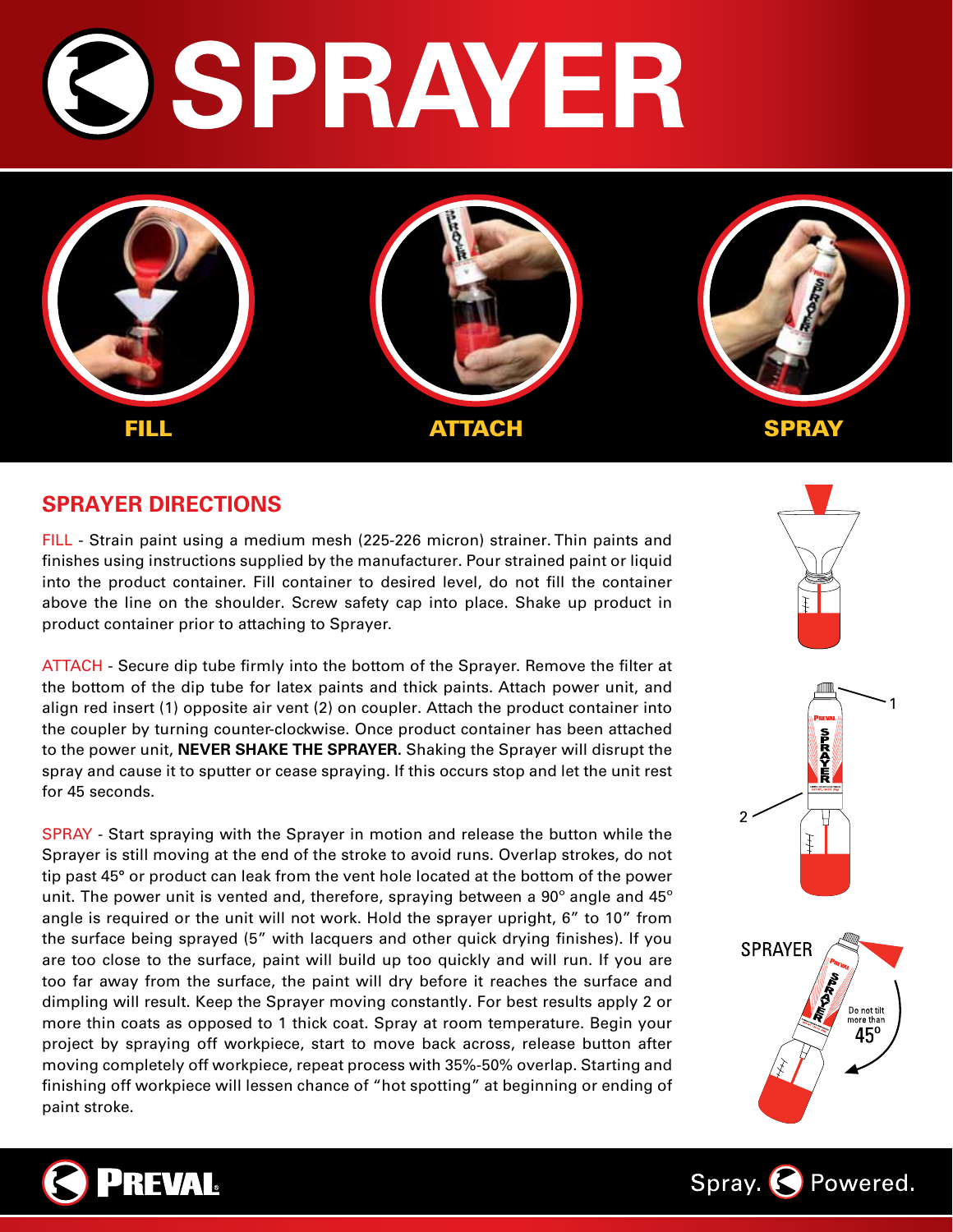

# **HOW THE PATENTED** PREVAL DESIGN WORK

When the button is pressed, propellant and liquid are mixed and dispensed as a spray at the nozzle by action of the venturi effect. Liquid from the jar is pulled up the tube as propellant travels across the holes in the red insert (inside the button). The propellant and liquid do not mix prior to being dispensed

# **TESTING THE SPRAYER**

Practice spraying on a piece of cardboard or scrap metal if you have never used a Preval® Sprayer. Allow sufficient time for product to flow up the dip tube and through the nozzle. Spray for 15 seconds to prime valve with product. If after 15 seconds the Sprayer starts spraying there is no need to back flush. If Sprayer is spraying, it is primed. If clogged, see clogging in trouble shooting section below. Add additional thinner as needed. Please see Thinning Guide for our recommend usage. Remove filter from the bottom of dip tube for thicker paints. Do not shake the unit.

*Note: The power unit is vented. Do not tip beyond 45° or liquid will run out the air vent preventing efficient performance. The actuator orifice is .032 inches.*

# **Trouble SHooting**

Clogging - Remove power unit from container and remove strainer from dip tube. Install power unit on container. Hold a rag over the red insert in the button and push the button down for three seconds. You will see bubbles in the liquid as the clog is pushed out of the unit. Spray water or solvents through the sprayer to clean the unit. If the power unit gets cold, wrap it with a warm towel to bring it to room temperature or the pressure will get too low. If this does not clear the clog, replace the button as product may have dried in the button. The sprayer may not work if shaken, let the unit sit for 15 seconds before trying to spray again. Install strainer on dip tube.



If spraying thicker latex paint, hold a rag over the red insert in the button and push the button down for three seconds. You will see bubbles in the liquid as the paint is returned to the container. This will lubricate the passages in the power unit and allow smooth paint flow through the nozzle.

FREEZING - If the Preval power unit becomes too cold from continuous spraying, you may see sputtering or a decrease in power. Spray at room temperature for best results. Let the unit rest until it reaches room temperature before trying to spray again. If this does not work, wrap the unit with a warm towel to continue spraying.

CLEANING - Remove the power unit from the container immediately after use. Cap and store the unused liquid. Clean the power unit by placing the dip tube in the appropriate solvent and spraying until clean. If you are reusing the product container, clean with the same thinner used to clean the valve.

HANDLING - The Sprayer is classified as Limited Quantity or Consumer Commodity which means a material that is packaged and distributed in a form intended or suitable for sale through retail sales agencies and is a hazardous material which is packaged as authorized within the Limited Quantity provisions and is intended or suitable for sale at retail agencies.

RUNS - The Sprayer is to close to the surface or you are spraying to slowly across the surface. Spray 8"- 10" away.

ROUGH, PEBBLY SURFACE - The Sprayer is too far from the surface or your spraying to fast across the surface. Spray 8" - 10" away.

For a Material Data Safety Sheet please email info@preval.com